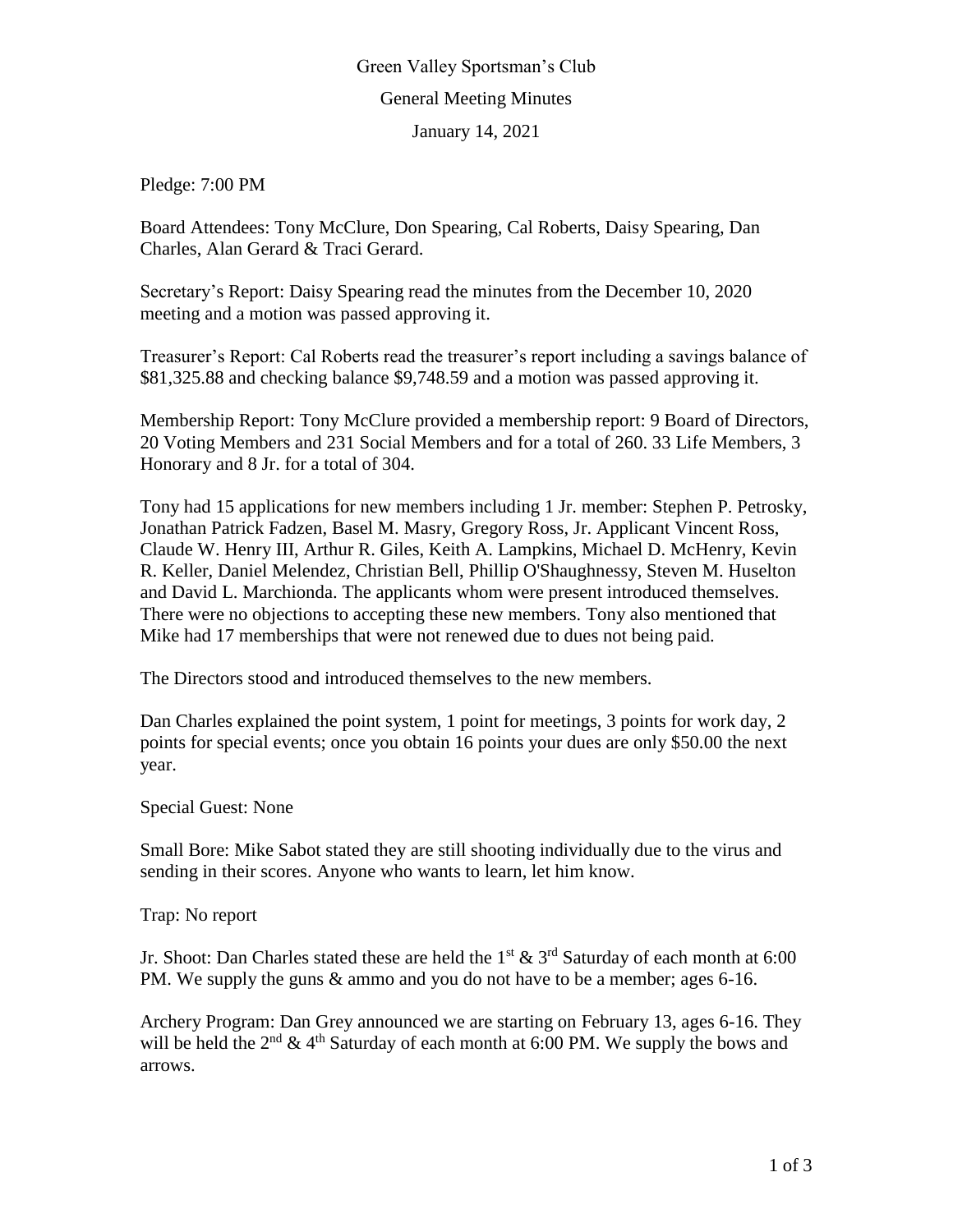## Green Valley Sportsman's Club General Meeting Minutes January 14, 2021

Don Spearing reminded everyone that for the youth shoots you must stay with the kids you bring.

Pistol: Tony McClure is holding back from starting a Ladies or Men's Night due to the difficulty obtaining ammo.

Traci Gerard reminded the members to police your own brass on all ranges but especially outdoors.

County League: None.

Communications: None.

Bills: None.

Unfinished Business: None.

New Business:

- Don Spearing reported that we have been trying to get our long ranges done for a few years but due to the elevations we are not able to move forward as planned. Mike Taylor stated that if you miss the backstops where they were planning on going, the bullets would leave our property. Mike will try to determine if a 300 yard range is possible on the same side of the creek as the 200-yard range. Tony McClure announced that the **300-yard range is closed** at this time. Anyone who is caught shooting that range will have their membership pulled.
- Tony mentioned the RSO class has been scheduled and he needs 2 more volunteers to join the group.
- Daisy Spearing announced the events that had been scheduled: Fishing Derby August 14, 9:00-1:00 and we eat @ 12:00. Christmas Party December 11 @ 5:00. Flea Market, Turkey Shoot and Ham Shoot are cancelled. We still hope to schedule a Cornhole Tournament and Open House/Picnic but are waiting to see what happens with the COVID.
- Dan Charles stated we have received the first half of the payment for our timber and we will receive the second half, \$25.331.40 by January 20. The logging will not start until the spring and they still have to see Daisy for the permits. We have a \$5000.00 bond from them that will be returned only after we are satisfied. Watch the website for range closures that will occur once they begin.
- Dan also spoke about Work Day on Saturday, we need to clean out the range for the floor to be completed, work needs done in the archery building and the brush pile by the pond needs burnt. We will meet Saturday at 9:00 AM and if your wife comes with you, she counts towards your points also.